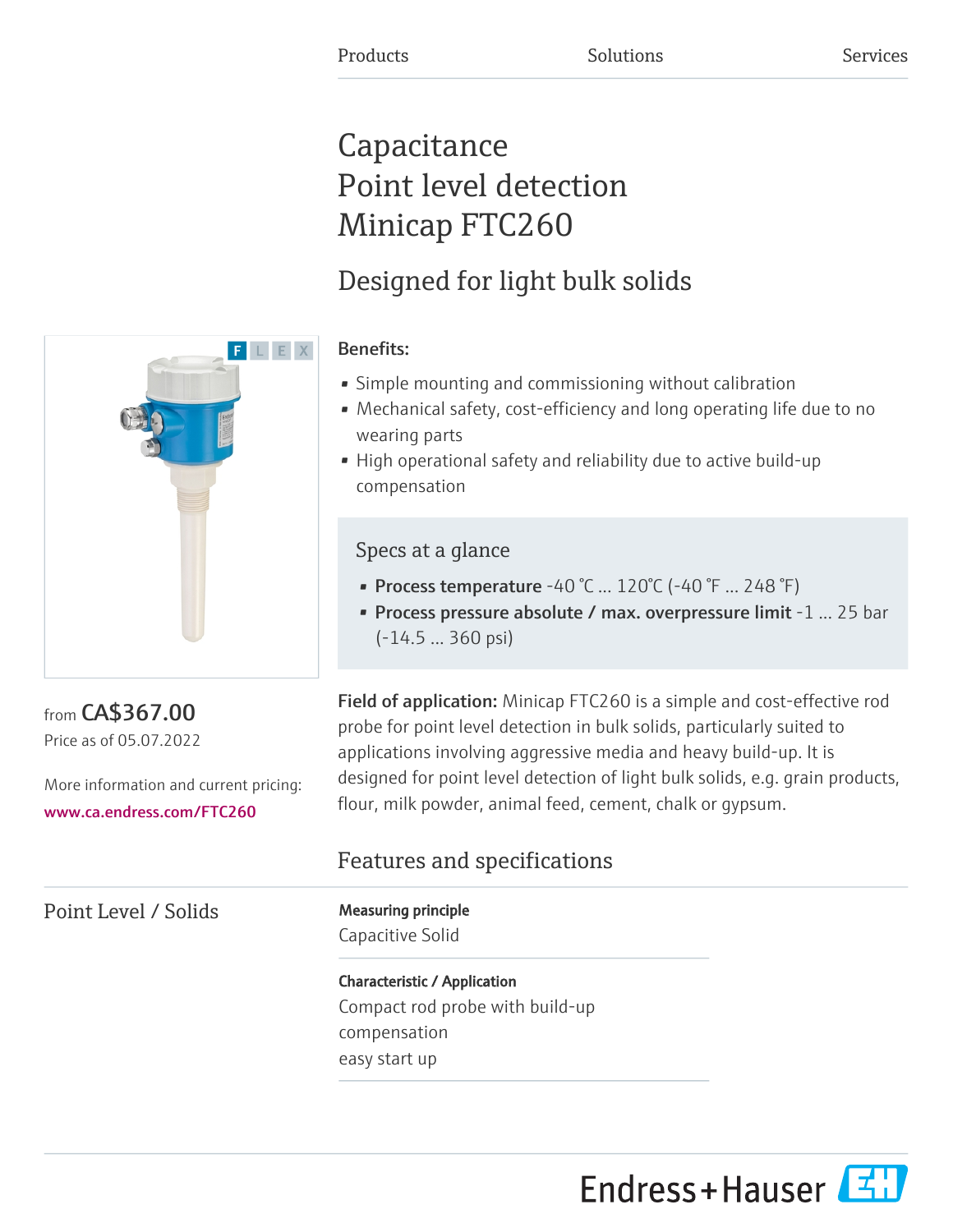### Point Level / Solids Specialities

FDA-listed material

#### Supply / Communication

10,8 ... 45V DC, DC-PNP 3-wire 20 ... 253V AC, or 20 ... 55V DC, Relay output

#### Ambient temperature

-40 °C ... 80 °C (-40 °F ... 176 °F)

#### Process temperature

-40 °C ... 120°C (-40 °F ... 248 °F)

#### Process pressure absolute / max. overpressure limit

-1 ... 25 bar (-14.5 ... 360 psi)

#### Main wetted parts

PPS = Polyphenylene sulphide (glass fibre content approx. 40%)

#### Process connection

R1" NPT1"

Sensor length 140 mm (5.51")

#### Communication

PNP transistor output Relay output (potential-free change-over contact / SPDT)

Certificates / Approvals ATEX, IEC, FM, CSA, NEPSI, EAC